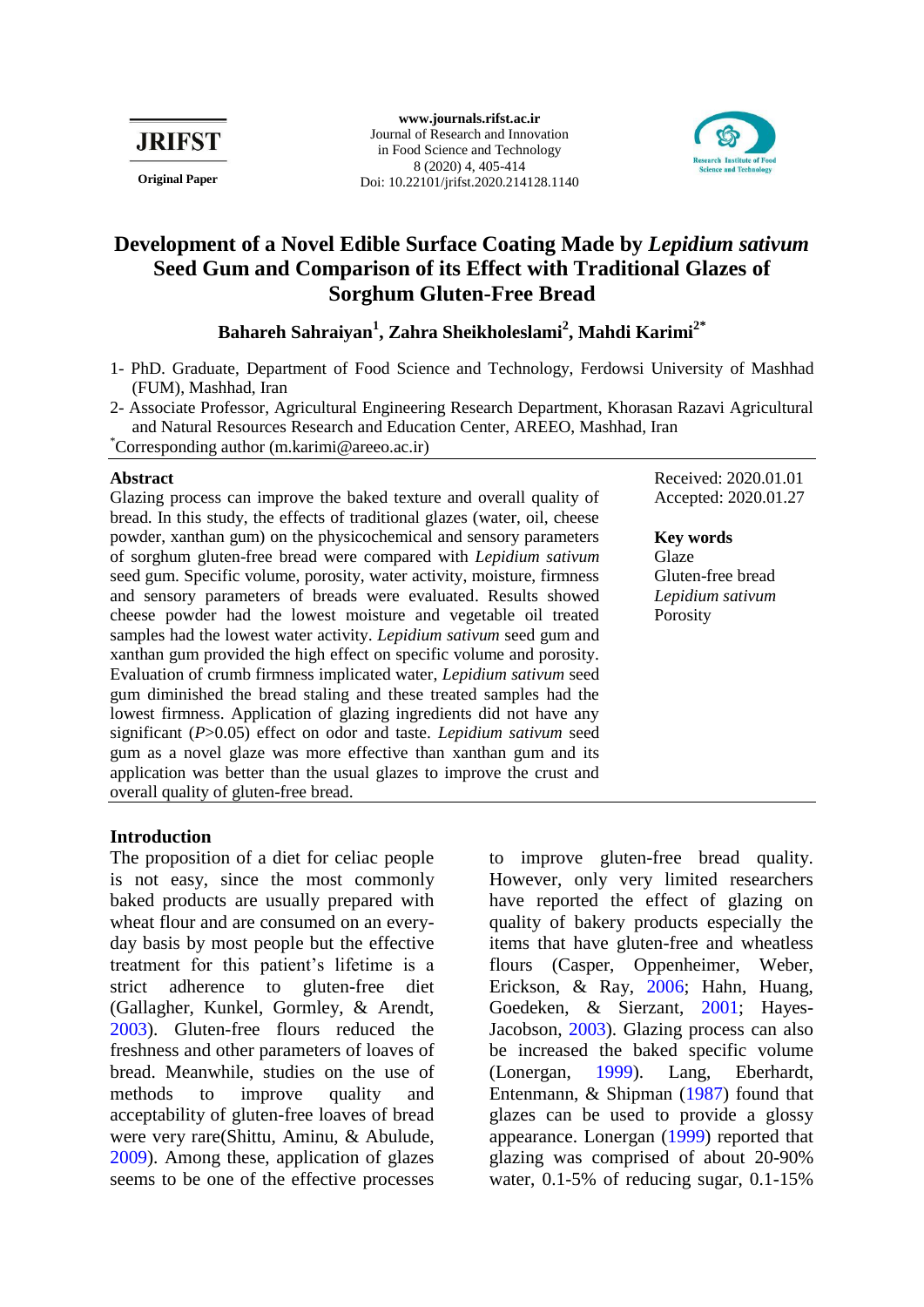of an edible hydrocolloids, and 10- 80%vegatable oil. The glazing concentration of 8-10% or 3-10% of dough weight was recommended. According to these studies, finding new sources that could improve the quality and quantity of bakery products is still a need. *Lepidium sativum* is annual herb, which belongs to the Cruciferae family, which grows widely in the Middle East, Europe and USA [\(Karazhiyan](#page-7-5) *et al*., 2009). *Lepidium sativum* seed exhibits a quick adsorption when soaked in water and produces a large amount of mucilaginous substance [\(Sahraiyan, Naghipour, Karimi, &](#page-8-1)  [Davoodi, 2013\)](#page-8-1). The macromolecular component of *Lepidium sativum* seed gum (as a new hydrocolloid) is nearly as rigid as xanthan with regard to chain conformation emulsifying and foaming properties which reminds unchanged after heating. Heating increased in viscosity of solution of this gum [\(Naji & Razavi,](#page-8-2) 2014; [Sahraiyan](#page-8-1) *et al*., 2013). In addition, *Lepidium sativum* seed is an important medicinal source use in traditional medicine for the treatment of various diseases, such as antibacterial, antiasthmatic, aphrodisiac, and aborti-facient [\(Doke & Guha, 2015\)](#page-7-6). Therefore in the present study the behavior and alterations in physicochemical and sensory parameters of sorghum gluten-free bread affected by using glazing method and compared *Lepidium sativum* seed gum as a novel gum with xanthan gum, cheese powder, vegetable oil, and water.

#### **Materials and methods Materials**

Sorghum flour with 11% moisture, 10.11% protein, 3.2% lipid, 1.35% ash and 0% wet gluten were procured from Khorasan Razavi agricultural and natural Resources research education center Mashhad, Iran. *Lepidium sativum* seeds with 7.1% moisture, 11% ash, 2.09% protein, 2.2% fat and 77.5% carbohydrate were procured from the traditional medicinal plant market. The seeds were manually cleaned to remove all foreign matter such as dust, dirt, stones, chaff, immature and broken seeds then Aqueous *Lepidium sativum* seed gums were extracted from whole seeds using distilled water [\(Karazhiyan, Razavi,](#page-7-7)  [& Phillips, 2011\)](#page-7-7). Cheese Powder (Pegah Co., Tehran, Iran), vegetable oil (Narges Co., Shiraz, Iran), fresh yeast (Razavi Co., Mashhad, Iran), Guar and xanthan gum (Pars Behbod Asia Co, Mashhad, Iran) and other ingredients such as salt, sugar, powdered egg whites and soybean isolated protein were procured from local market.

# **Methods**

# **Preparation of bread with gluten free flour (Sorghum bread)**

Gluten-free breads were produced by sorghum flour (100 parts), guar gum (1.5 parts), xanthan gum (1 part), soybean isolated protein (9 parts), egg white powder (4 parts), fresh yeast (4 parts), salt and sugar (1 part), vegetable oil (1 part) and water (100 parts because of gluten-free bread). The gluten-free bread. These breads were produced by mixing all ingredients (6 min), fermenting for 30 min at 45 °C and 85% relative humidity, dough dividing (loaf weight was 500 g) and rounding, sheeting (size of dough was 70 cm length, 25 cm width and 2 cm thickness). Then, resting in fermentation cabinet for 20 min and baking at 220 °C for 13 min. The size of dough before baking was  $71.0 \times 25.5 \times 3.1$  cm and the weight of dough was 497 g. After cooling the samples were packed in polyethylene bags and stored at 25 °C [\(Maleki, Vetter,](#page-7-8)  [& Hoover, 1981\)](#page-7-8).

# **Preparation of glazing**

The glazing composition [\(Table 1\)](#page-2-0) (vegetable oil, water, cheese powder, and xanthan and *Lepidium sativum*) were added to the cold water under agitation. The mixture was heated to 80 °C and stored at temperature 25  $\degree$ C before using (4 h). The formulations (Control (without glaze) vegetable oil (100%), water (100%),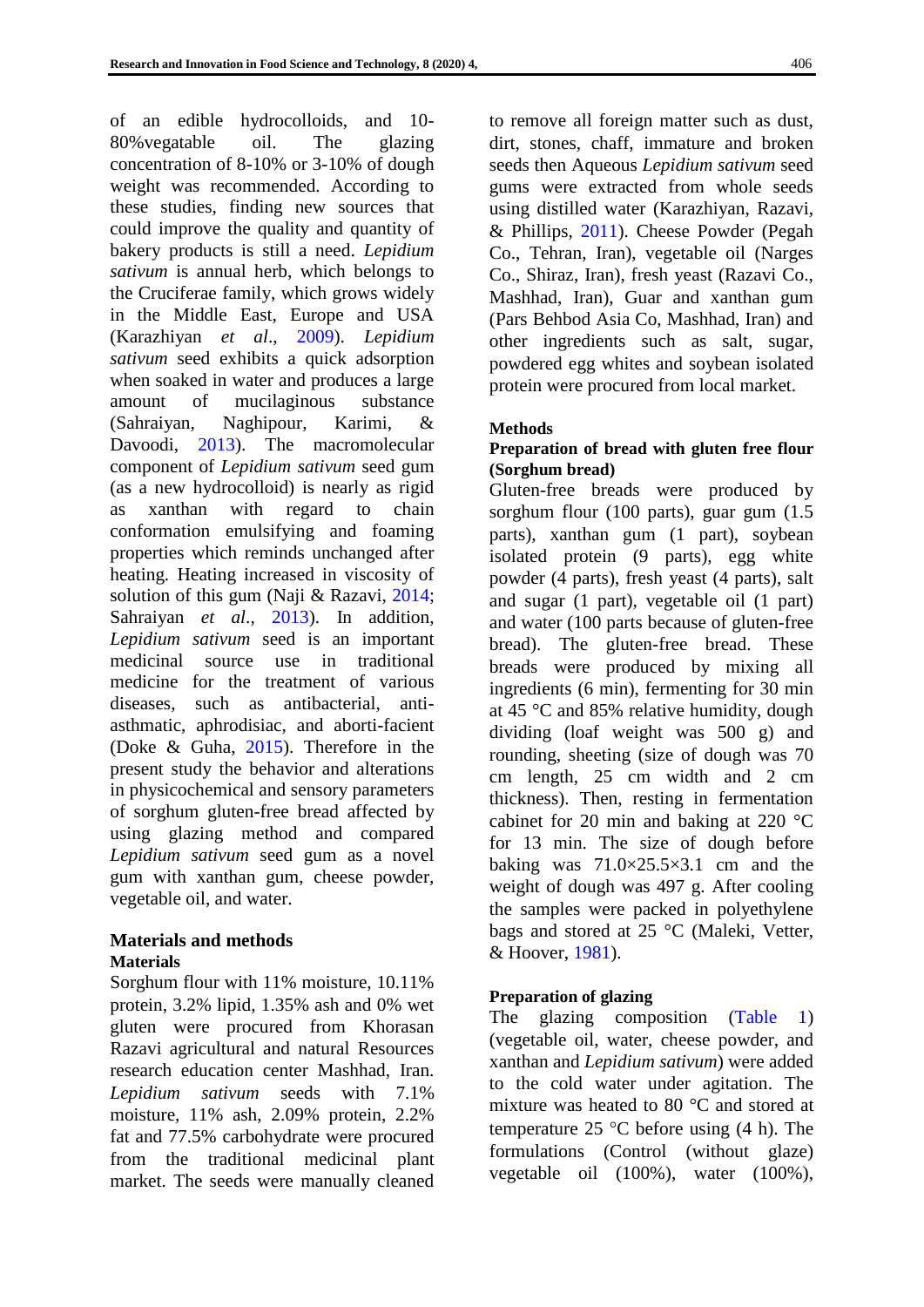vegetable oil+cheese powder (90+10%), vegetable oil+water+xanthan (20+75+5%) and vegetable oil+water+*Lepidium sativum* seed gum (20+75+5%) may be applied to the top of surface of dough by wiping (1 mL of coating was equivalent 0.1 mm thick [\(Razavizadegan Jahromi](#page-8-3) *et al*., [2012\)](#page-8-3)) before the final proofing step [\(Lang](#page-7-4)  *et al*[., 1987\)](#page-7-4).

<span id="page-2-0"></span>

| Table 1. Preparation of different glazing formulas |  |
|----------------------------------------------------|--|
|----------------------------------------------------|--|

| Materials        | Formula (g) |     |    |    |    |
|------------------|-------------|-----|----|----|----|
|                  |             |     |    |    |    |
| Vegetable oil    | 100         |     | 90 | 20 | 20 |
| Water            |             | 100 |    | 75 | 75 |
| Cheese powder    |             |     | 10 |    |    |
| Lepidium sativum |             |     |    |    |    |
| Xanthan          |             |     |    |    |    |

#### **Bread quality Moisture**

Moisture was determined following AACC methods [\(AACC, 2000\)](#page-6-1). The following equation was applied to determine the moisture. For this purpose, 10 g of whole bread was placed into an oven (Jeto Tech, model OF-O2G, South Korea) with the temperature of 100-105  $\degree$ C for 2 h after 1 and 3 days of storage  $(5 \degree C)$ .

$$
MC = \frac{m_1 - m_2}{m_0} \times 100
$$
 (1)

Where  $m_0$  indicates the samples' weight, m1 expresses the weight of sample before placing in oven and  $m_2$  demonstrates the plate's plus sample's weight after passing oven stage.

# **Porosity**

To evaluate the porosity value of glutenfree bread's internal part, the piece of bread in the size (area) of  $2\times 2$  cm of internal part of the produced bread were provided with the use of an electric saws (model 41600, 120 w, England), then using a scanner (model HP Scanjet G3010, American), the required images were taken with the clarity of 300 pixel. The taken images were analyzed by Image J (ordered by National Institute of Health-the USA), with activation of part Bit of the software, and

the grey images were created. To convert the grey images to Binary ones, a Binary section of the software got activated. These images are a collection of bright and dark points where the proportion of bright points to dark ones is an index of the porosity of the samples. It is obviously understood that, the more porosity of the achieved breads might exist. Actually with activation of the relevant part of the software, this proportion might be determined and as a result, the porosity value of the samples could be measured Specific volume was determined by rapeseed displacement method. It was determined at 2 h's after baking [\(Bárcenas](#page-6-2)  [& Rosell, 2006;](#page-6-2) [Sabanis, Tzia, &](#page-8-4)  [Papadakis, 2008\)](#page-8-4).

# **Water activity (aw)**

The water activity has been detected with the use of an equipment (Novasina ms1 aw, model AXZIR Ltd, Switzerland) after 1 and 3 days of storage  $(5 °C)$  (Sahraiyan *et al*[., 2013\)](#page-8-1). For this purpose, 5 g of whole bread was placed into cell for 80 s.

#### **Crumb texture evaluation**

A texture analyzer (Farnell Model QTS-CNS, UK) was used to measure the force required for penetration of a round-bottom (2.5 cm diameter×1.8 cm height) probe at a velocity of 30 mm/min and descended 30 mm (a sufficient distance to pass through the slice of  $10\times10$  cm of bread) into the bread. Trigger value 0.05 N [\(Pourfarzad](#page-8-5) *et al*., [2011\)](#page-8-5).

# **Sensory analysis**

For this purpose, 10 different panelist from the faculty of Khorasan Razavi Agricultural Research and Education Center (Mashhad-Iran) according to triangular test and Gasola and sink 1984 approach, were determined. The pieces in the size (area) of  $5\times 5$  cm of the produced bread were provided with the use of an electric saws, then used for the sensory analysis. A hedonic scale of nine points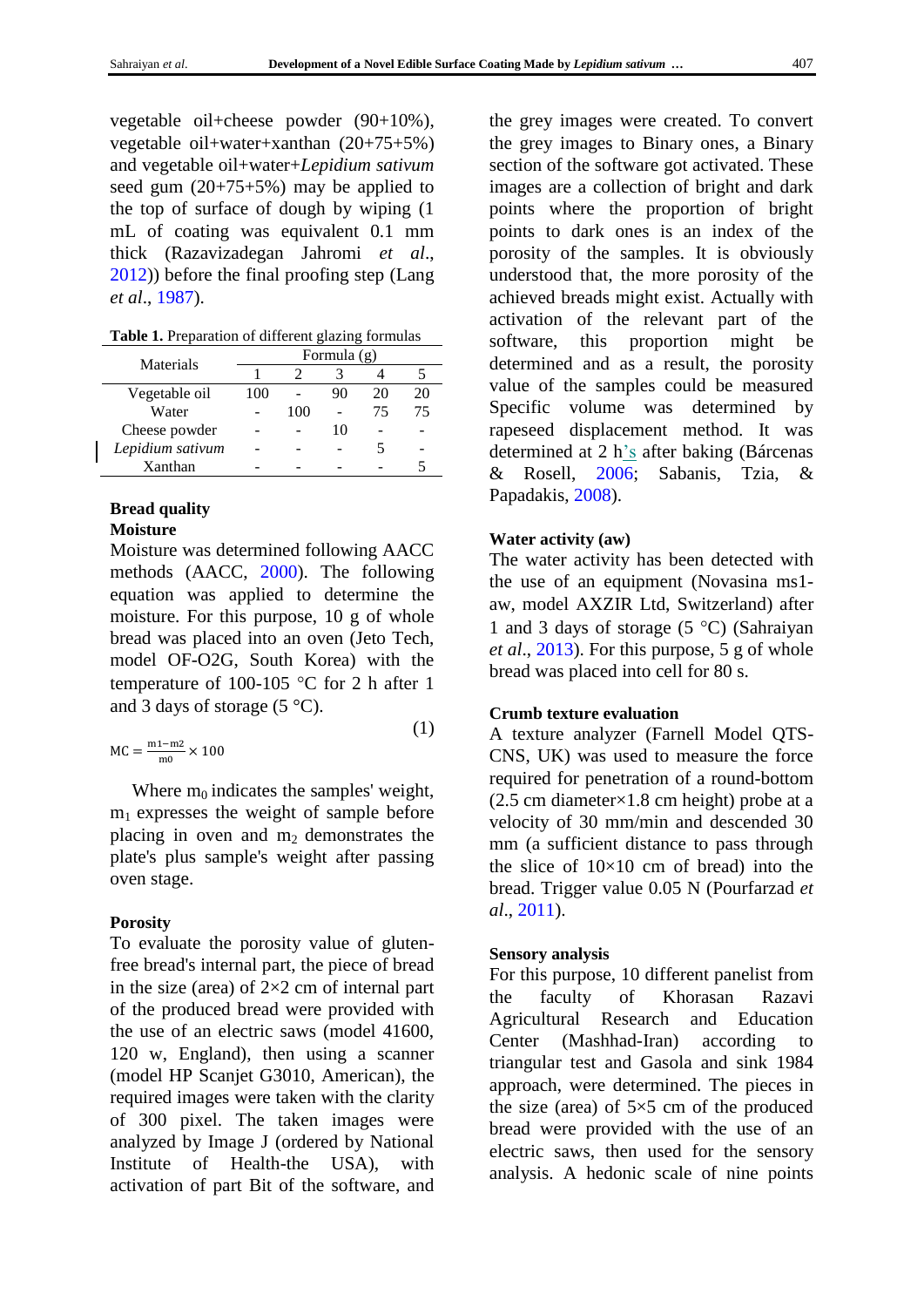(1: dislike extremely, 9: like extremely) was used for overall acceptability. Here, the overall quality of breads was evaluated by considering the upper surface properties, odor, taste and overall quality.

#### **Statistical analysis**

All samples were evaluated in three batches. In order to assess significant differences among treatments, a complete randomized design of triplicate analyses of six samples was performed using the MSTATC program (version 1.41). Duncan's new multiple range tests were used to study the statistical differences of the means with 95% confidence.

# **Results and discussion**

#### **Water activity**

Water activity was indicated in Fig.  $(1)$ . The values were significantly  $(P<0.05)$ differed in the range of 0.74-0.89 and 0.69- 0.82 at first and third days of storage. *Lepidium sativum* had the highest water activity in the first day but only *Lepidium sativum* seed gum had the effect to keep the level of water activity three days after baking. This behavior may be pertaining to ability of *Lepidium sativum* seed gum to prevent cracking of dough surface and protect moisture during baking and storage. [Razavizadegan Jahromi](#page-8-3) *et al*. [\(2012\)](#page-8-3) found that using oil on the dough surfaces had an unpleasant effect on moisture barrier property, since they tend to crack upon the handling or during the temperature changes. Cracking of dough surface lead to exiting of moisture and consequently, reduction in water activity. Hahn *et al*. [\(2001\)](#page-7-1) indicated that using oil and fat as a coating can acts as a physical barrier, which indirectly impairs the water activity. [Sahraiyan](#page-8-1) *et al*. (2013) reported that, using *Lepidium sativum* seed gum in composite bread formula due to creating thick surface and Slight shrinkage might prevent the reduction of product's moisture and water activity.

<span id="page-3-0"></span>

**Glazing Formula**

Fig. 1. Effect of different glazing formulas on water activity after storage for 1 and 3 days at 5 °C of gluten-free bread,

\* Different letters show the statistically significant differences (*P*<0.05).

#### **Moisture content**

Different glazes had the significant (*P*<0.05) effect on the moisture content of gluten-free bread [\(Table 2\).](#page-4-0) The Moisture content of the control sample was 22.96±1.13%. After glazing, the moisture content has differed in the range of 20.4228.71 and 18.04-26.67 at first and third days of storage. The Moisture content of all samples was significantly higher than control except vegetable oil and cheese powder. The vegetable oil treated samples were as same as control at first day. The moisture of both treatments was more than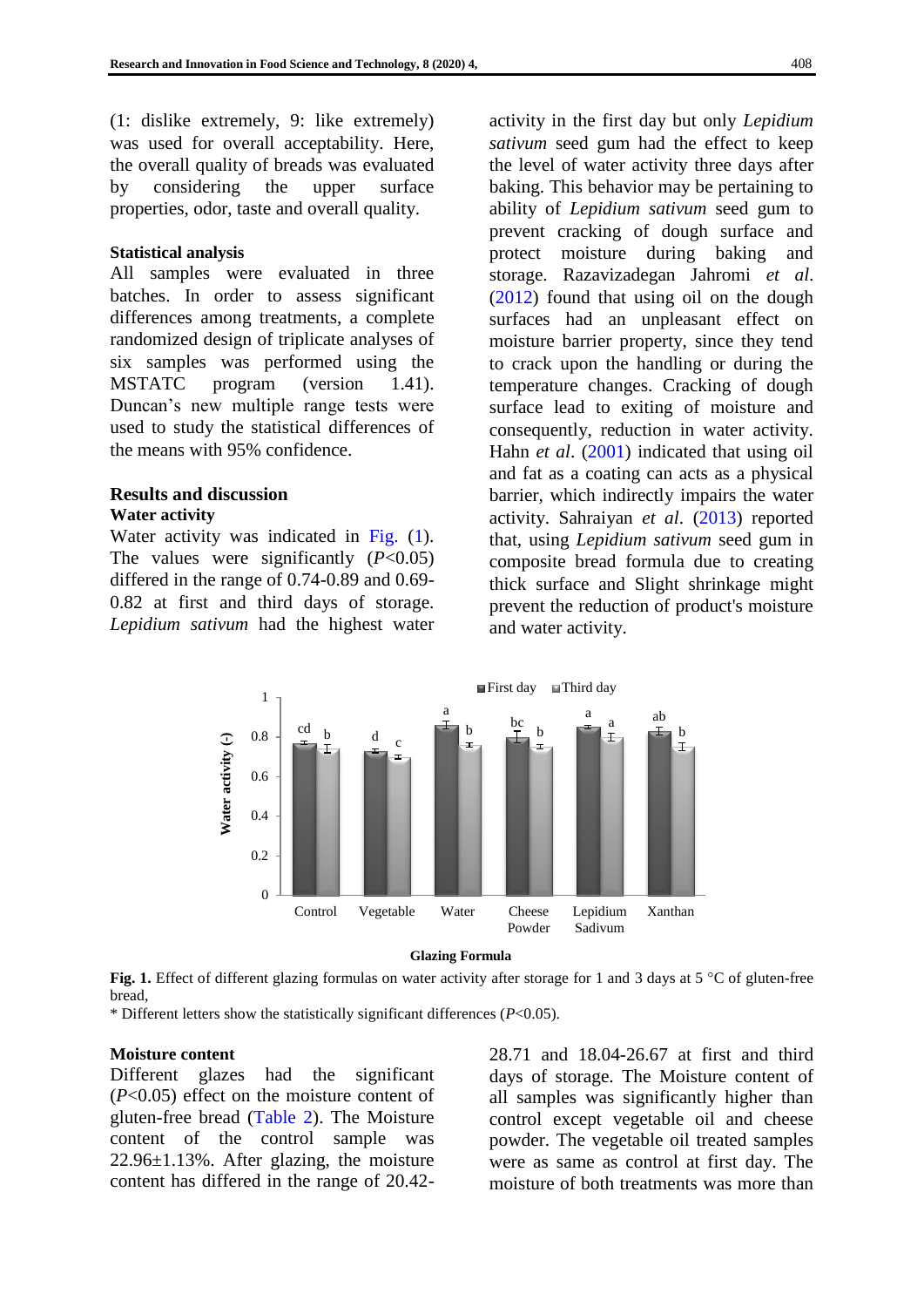cheese powder. At the third day, control and cheese powder treated samples had the lowest moisture. Whey protein  $(\beta$ lactoglobuiin) is most important in the formation of gel in 75 °C [\(Invensys, 2002\)](#page-7-9) and to improve the quality of glaze. Cheese powder had the lowest  $\beta$ -lactoglobuiin. So, it isn't capable to protect the moisture of sample because of low quality gel formation. [Averbach](#page-6-3) (1992) reported that oil and fats as coating surface tend to crack upon the handling or during the temperature changing and have some disadvantages on the moisture barrier. Due to cracking the crust of sample, a lot of water exits from the vegetable oil-treated samples. *Lepidium sativum* seed gum had the highest moisture at first and third days. Also, there were no significant differences (*P*<0.05) between water and xanthan in moisture content on the first day but xanthan is better than water three days after baking because of xanthan treated samples had higher moisture than water treated samples after 3 days storage. This improvement in moisture content by hydrocolloids is attributed to water retention ability of this polymer which is as the result of their hydrophilic nature [\(Bárcenas & Rosell,](#page-6-2) 2006). [Mohammadi,](#page-7-10)  [Sadeghnia, Azizi, Neyestani, &](#page-7-10)  [Mortazavian](#page-7-10) (2014) investigated the effect of xanthan gum and carboxymethyl cellulose (CMC) on quality parameters of gluten-free bread, based on rice and corn starch. The bread containing xanthan showed the highest moisture content, so using xanthan gum was more effective in decreasing hardness, in both fresh and stored bread. [Naji-Tabasi & Mohebbi](#page-8-6) [\(2015\)](#page-8-6) reported xanthan and *Lepidium sativum* seed gum were hydrated in cold water and produced a viscose solution. This gel had proper texture characteristics to link with water and keep it during baking and storage.

<span id="page-4-0"></span>**Table 2.** Effect of different glazes on moisture, specific volume and porosity of gluten-free bread

| Treatments       | Moisture $(\%)$               |                               | Specific volume             |                             |
|------------------|-------------------------------|-------------------------------|-----------------------------|-----------------------------|
|                  | First day                     | Third day                     | $\rm (cm^3/g)$              | Porosity $(\%)$             |
| Control          | $22.96 \pm 1.13^b$            | $18.23 \pm 0.32$ <sup>d</sup> | $1.90 \pm 0.3^{\circ}$      | $36.3 \pm 1.1^{\circ}$      |
| Vegetable oil    | $22.48 \pm 0.87^b$            | $19.97 \pm 1.01$ <sup>c</sup> | $1.89 \pm 0.1$ <sup>c</sup> | $37.1 \pm 0.7$ <sup>c</sup> |
| Water            | $26.93 \pm 0.93^{\text{a}}$   | $24.91 \pm 0.79^b$            | $2.45 \pm 0.4^b$            | $41.0 \pm 0.4^b$            |
| Cheese powder    | $20.42 \pm 1.22$ <sup>c</sup> | $18.04 \pm 0.53$ <sup>d</sup> | $1.90 \pm 0.3$ <sup>c</sup> | $38.4 \pm 0.9^{bc}$         |
| Lepidium sativum | $28.71 \pm 1.14^a$            | $26.97 \pm 1.07^{\text{a}}$   | $3.40 \pm 0.2^{\text{a}}$   | $45.3 \pm 0.4^{\text{a}}$   |
| Xanthan          | $26.68 \pm 0.39^{\text{a}}$   | $25.33 \pm 0.57^b$            | $2.97 \pm 0.5^{\rm b}$      | $43.7 \pm 1.2^{\mathrm{a}}$ |

Different letters show the statistically significant differences  $(P<0.05)$ .

# **Specific volume and porosity**

The results of specific volume and porosity analysis of samples are presented in [Table](#page-4-0)  [\(2\).](#page-4-0) The Binary images of treatments were shown in [Fig.](#page-5-0) (2). Results indicated that specific volume was enhanced by water, xanthan and *Lepidium sativum* gum. The highest porosity of gluten-free bread (binary images showed the most proportion of bright to dark points) was related to *Lepidium sativum* treatment. These increasing behaviors may be pertaining to the ability of *Lepidium sativum* gum to permit dough expansion during the baking process. The hydrocolloids give stability to interface upper surface which conferees

additional strength to the gas cells through baking. Consequently, the gas losses will be reduced and in turn, bread volume will improve [\(Bárcenas & Rosell, 2006\)](#page-6-2). Generally, [Lonergan](#page-7-3) (1999) reported that the glaze helps to keep the outer surface of the dough malleable without the addition of water, thereby delaying the setting of the outer dough surface, while not affecting the amount of water absorbed by the outer dough surface. [Naji-Tabasi &](#page-8-6)  [Mohebbi](#page-8-6) (2015) studied the effect of *Lepidium sativum* (cress seed) gum and xanthan on gluten-free bread. The results exhibited that hydrocolloids, by foaming thick layer, influenced the stability of gas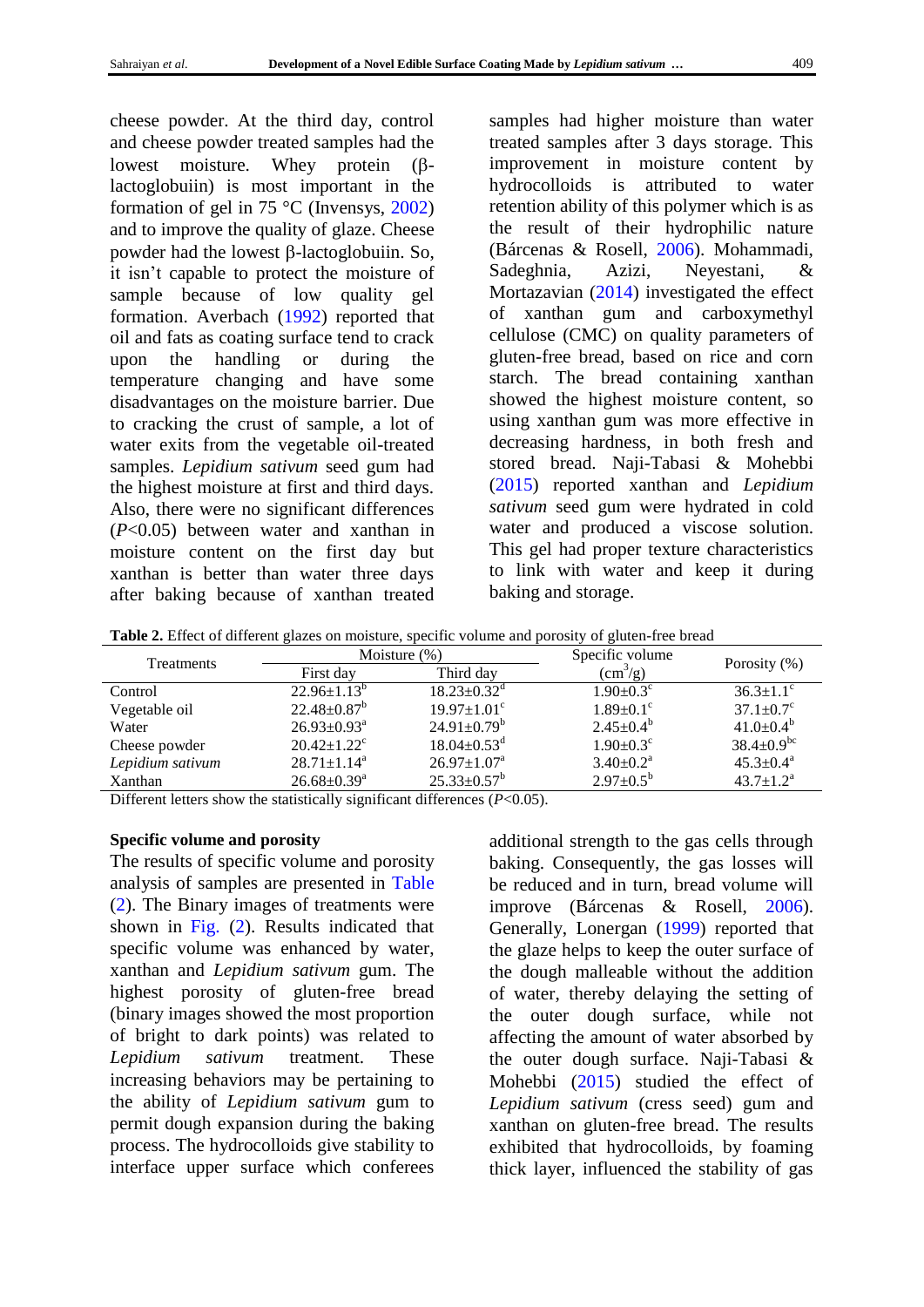cells and caused more regular pores (increasing specific volume and porosity) in gluten- free bread which was more noticeable in bread containing cress seed gum. [Demirkesen](#page-7-11) *et al*. (2014) studied the effect of hydrocolloids and hydrocolloids blend on gluten-free bread. The highest number of pores and lowest average area of pores were obtained from gluten-free bread prepared with the addition of xanthan, CMC, xanthan-guar gum, xanthan-locust bean gum and hydroxypropyl methylcellulose (HPMC), which is associated texture of these crumbs. So the use of hydrocolloids especially *Lepidium sativum* gum represents the most widespread approach used to glaze in manufacture of gluten free bread.

<span id="page-5-0"></span>

**Fig. 2.** Effect of different glazing formulas on binary images of gluten-free bread

#### **Texture**

The results showed significant differences in crumb firmness of samples (*P*<0.05), which varied between 1.59±0.17 and  $3.13\pm0.1$  N [\(Fig.](#page-5-1) 3). The outcomes indicated that firmness reduced with using water, xanthan and *Lepidium sativum* seed gum. Among all treatments, *Lepidium sativum* seed gum formula had the lowest and cheese powder formula had the highest firmness. The improving effect of precipitated whey protein on softness, yellowness (b\* value) and sensory quality of lavash bread has been reported by [Jooyandeh](#page-7-12) (2009). The adverse effect of whey protein concentrate (WPC) (over 5% level) on the quality characteristics of parotta (UFB) especially softness has been found by [\(Indrani, Prabhasankar, Rajiv, &](#page-7-13)  Rao [\(2007\)](#page-7-13). These researchers reported an unpleasant increment in surface thickness of WPC-treated samples which increased crumb firmness. On the other hand, vegetable oil treated sample did not show the significant difference compared to the control. The anti-staling effect of water, xanthan and *Lepidium sativum* seed gum may be related to their ability to retain the water on the top of dough surface. [Mariotti, Pagani, & Lucisano](#page-7-14) (2013) studied the influence of HPMC on the bread making properties of some commercial gluten-free bread. The results showed the presence of HPMC proved useful in reducing diffusion and loss of water from crumb and crust, resulting in a softer gluten-free crumb and slower staling kinetics during storage. Hydrocolloids consist the number of water- soluble polysaccharides with varied chemical structures providing a wide range of fictional properties such as increasing specific volume and porosity and decreasing crumb hardness [\(Li & Nie,](#page-7-15)  [2016\)](#page-7-15).

<span id="page-5-1"></span>

#### **Glaging Formula**

**Fig. 3.** Effect of different glazing formulas on firmness of gluten-free bread, different letters show the statistically significant differences (*P*<0.05)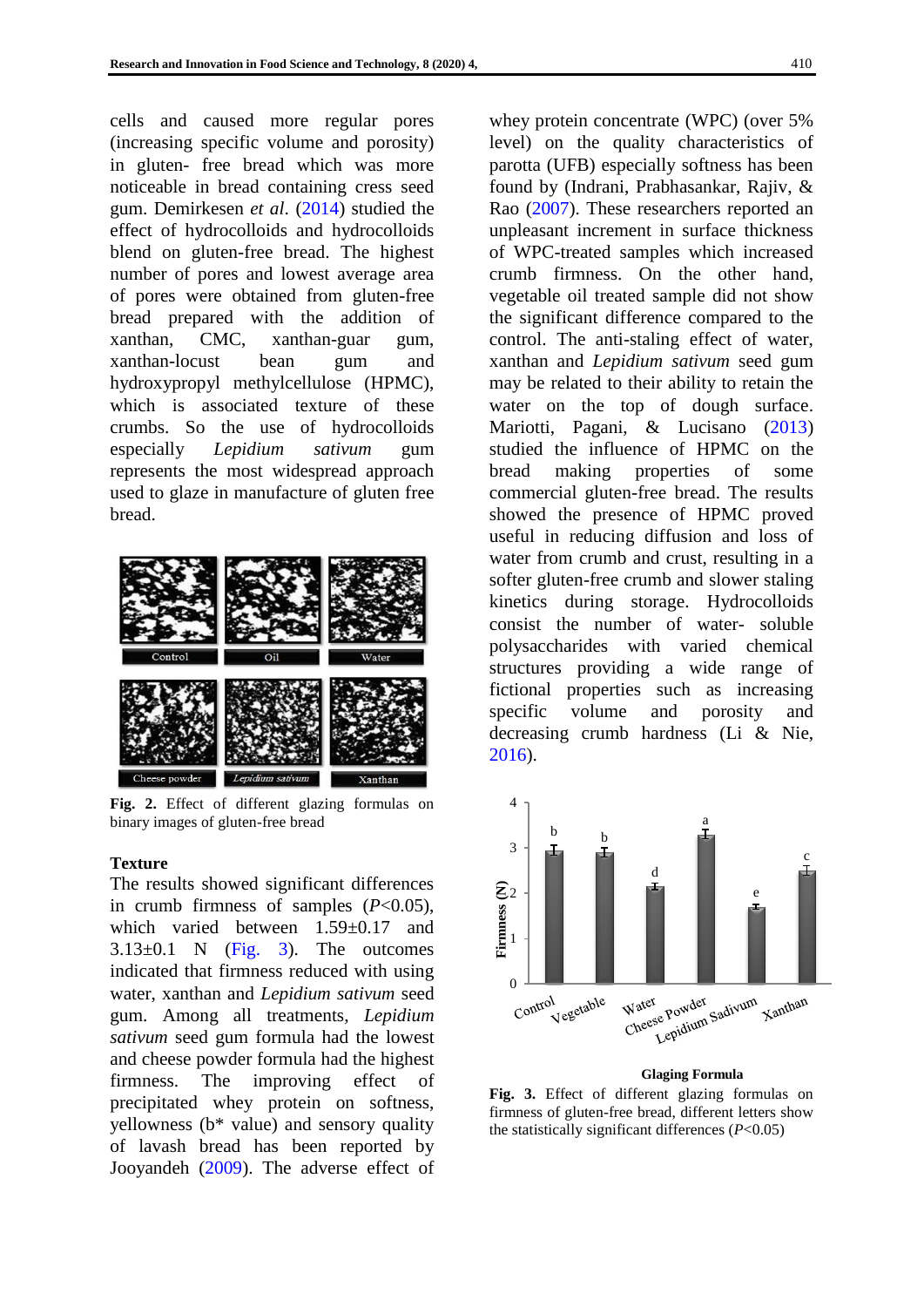#### **Sensory analysis**

Outcomes indicated *Lepidium sativum* seed gum treated samples had the highest upper surface and overall quality score [\(Table 3\)](#page-6-4). Based on the present result, it might be conveyed that the produced surface in the presence of *Lepidium sativum* seed gum, might express higher moisture content and as a result higher brightness of the product was achieved. In this regard, [Purlis &](#page-8-7)  [Salvadori](#page-8-7) (2009) reported that the moisture maintenance ability during the cooking process, might lead to the production of the smooth surface, as a result of it the light reflex of the products' surface increases and the brightness of the produced product increases. Furthermore, the achieved results presented that the general acceptance is in the middle of moisture content and water activity, indicating the positive effect of these two parameters on the general acceptance of final products.

<span id="page-6-4"></span>**Table 3.** Effect of different glazes on sensory properties of gluten-free bread

| <b>Treatments</b> | Properties                  |                             |                             |
|-------------------|-----------------------------|-----------------------------|-----------------------------|
|                   | Upper surface               | Odor and taste <sup>*</sup> | Overall quality             |
| Control           | $5.2 \pm 0.20^c$            | $6.4 \pm 1.01^{\text{a}}$   | $5.4 \pm 0.26$ <sup>c</sup> |
| Vegetable oil     | $5.5 \pm 0.37$ <sup>c</sup> | $5.9 \pm 1.16^a$            | $5.4 \pm 0.32$ <sup>c</sup> |
| Water             | $6.2 \pm 0.90^b$            | $6.5 \pm 1.41$ <sup>a</sup> | $5.9 \pm 0.14$ <sup>c</sup> |
| Cheese powder     | $5.1 \pm 0.30^c$            | $7.1 \pm 0.74$ <sup>a</sup> | $5.7 \pm 0.30^{\circ}$      |
| Lepidium sativum  | $7.8 \pm 0.24$ <sup>a</sup> | $7.3 \pm 1.25^{\text{a}}$   | $7.8 \pm 0.92$ <sup>a</sup> |
| Xanthan           | $6.5 \pm 0.76^b$            | $7.0 \pm 0.69$ <sup>a</sup> | $6.9 \pm 0.28^b$            |

Values are the average of three replicates samples; all scores were from 0 to 9, with 9 being the highest value. ٭*P*<0.05, not statistically significant.

#### **Conclusions**

The quality properties of different glazing such as water, vegetable oil, cheese powder, xanthan and a native hydrocolloid (*Lepidium sativum* seed gum) on glutenfree bread were evaluated. Some glazing treatments probably provided the layer of the moisture barrier on the surface of the dough and restricted migration of water from crumb to crust, therefore increasing the specific volume, porosity and moisture while decreasing firmness of gluten-free bread. Finally, outcomes indicated *Lepidium sativum* seed gum (a novel and local hydrocolloid) is the most effective than the traditional glazes to improve gluten-free bread quality and quantity. Due to the results of this project, the glazes have better effects on sensory and technological properties of part baked gluten-free bread. Then, it is recommended to use glazes in these products.

#### **References**

- <span id="page-6-1"></span>AACC. (2000). *Approved Methods of the American Association of Cereal Chemists* (10th ed.): American Association of Cereal Chemists.
- <span id="page-6-3"></span>Averbach, B. L. (1992). *United States Patent No 5130150*: Washington, DC: U.S. Patent and Trademark Office, [http://patft.uspto.gov/netacgi/nph-](http://patft.uspto.gov/netacgi/nph-Parser?Sect1=PTO1&Sect2=HITOFF&d=PALL&p=1&u=%2Fnetahtml%2FPTO%2Fsrchnum.htm&r=1&f=G&l=50&s1=5130150.PN.&OS=PN/5130150&RS=PN/5130150)[Parser?Sect1=PTO1&Sect2=HITOFF&d=PALL&p=1&u=%2Fnetahtml%2FPTO%2Fsrchnum.htm&r=1&f=](http://patft.uspto.gov/netacgi/nph-Parser?Sect1=PTO1&Sect2=HITOFF&d=PALL&p=1&u=%2Fnetahtml%2FPTO%2Fsrchnum.htm&r=1&f=G&l=50&s1=5130150.PN.&OS=PN/5130150&RS=PN/5130150)

[G&l=50&s1=5130150.PN.&OS=PN/5130150&RS=PN/5130150.](http://patft.uspto.gov/netacgi/nph-Parser?Sect1=PTO1&Sect2=HITOFF&d=PALL&p=1&u=%2Fnetahtml%2FPTO%2Fsrchnum.htm&r=1&f=G&l=50&s1=5130150.PN.&OS=PN/5130150&RS=PN/5130150)

- <span id="page-6-2"></span>Bárcenas, M. E., & Rosell, C. M. (2006). Different approaches for improving the quality and extending the shelf life of the partially baked bread: low temperatures and HPMC addition. *Journal of Food Engineering, 72*(1), 92-99. doi[:https://doi.org/10.1016/j.jfoodeng.2004.11.027](https://doi.org/10.1016/j.jfoodeng.2004.11.027)
- <span id="page-6-0"></span>Casper, J., Oppenheimer, A., Weber, J., Erickson, B., & Ray, M. (2006). *United States Patent No 0083841*: Washington, DC: U.S. Patent and Trademark Office, [https://pdfpiw.uspto.gov/.piw?PageNum=0&docid=00083841&IDKey=BB3B5C7D9448%0D%0A&HomeU](https://pdfpiw.uspto.gov/.piw?PageNum=0&docid=00083841&IDKey=BB3B5C7D9448%0D%0A&HomeUrl=http%3A%2F%2Fpatft.uspto.gov%2Fnetahtml%2FPTO%2Fpatimg.htm) [rl=http%3A%2F%2Fpatft.uspto.gov%2Fnetahtml%2FPTO%2Fpatimg.htm.](https://pdfpiw.uspto.gov/.piw?PageNum=0&docid=00083841&IDKey=BB3B5C7D9448%0D%0A&HomeUrl=http%3A%2F%2Fpatft.uspto.gov%2Fnetahtml%2FPTO%2Fpatimg.htm)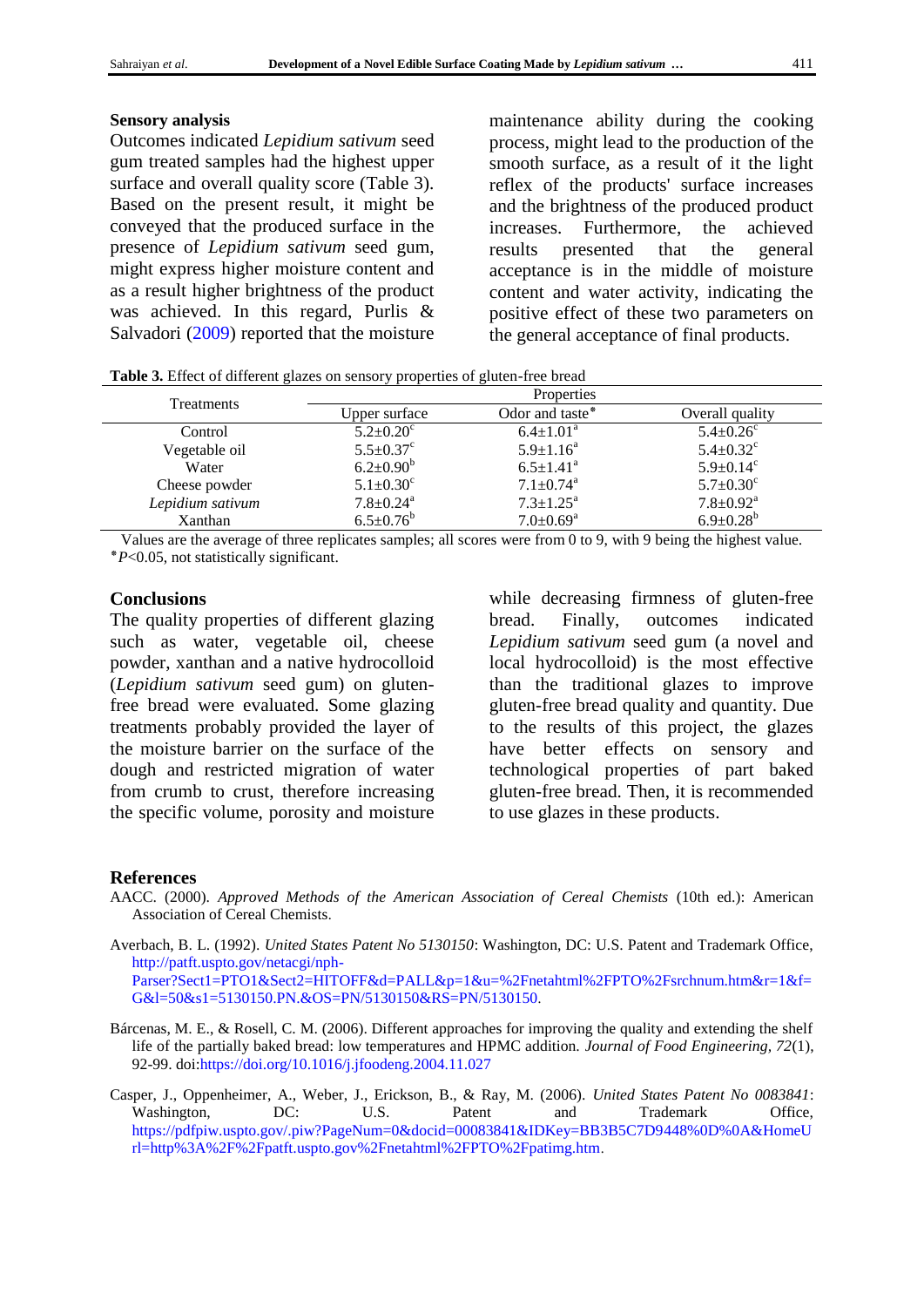- <span id="page-7-11"></span>Demirkesen, I., Kelkar, S., Campanella, O. H., Sumnu, G., Sahin, S., & Okos, M. (2014). Characterization of structure of gluten-free breads by using X-ray microtomography. *Food Hydrocolloids, 36*, 37-44. doi[:https://doi.org/10.1016/j.foodhyd.2013.09.002](https://doi.org/10.1016/j.foodhyd.2013.09.002)
- <span id="page-7-6"></span>Doke, S., & Guha, M. (2015). Identification of Extraction Conditions for Determination of Phenolic Contents of Garden Cress Seed (*Lepidium sativum* L.) and Its Milled Fractions. *Food analytical methods, 8*(4), 1053- 1057. doi[:https://doi.org/10.1007/s12161-014-9957-9](https://doi.org/10.1007/s12161-014-9957-9)
- <span id="page-7-0"></span>Gallagher, E., Kunkel, A ,.Gormley, T. R., & Arendt, E. K. (2003). The effect of dairy and rice powder addition on loaf and crumb characteristics, and on shelf life (intermediate and long-term) of gluten-free breads stored in a modified atmosphere. *European Food Research and Technology, 218*(1), 44-48. doi[:https://doi.org/10.1007/s00217-003-0818-9](https://doi.org/10.1007/s00217-003-0818-9)
- <span id="page-7-1"></span>Hahn, P. W., Huang, V. T., Goedeken, D. L., & Sierzant, R. L. (2001). *United States Patent No 6280782*: Washington, DC: U.S. Patent and Trademark Office, [https://pdfpiw.uspto.gov/.piw?PageNum=0&docid=06280782&IDKey=1068CE46C962%0D%0A&HomeUr](https://pdfpiw.uspto.gov/.piw?PageNum=0&docid=06280782&IDKey=1068CE46C962%0D%0A&HomeUrl=http%3A%2F%2Fpatft.uspto.gov%2Fnetahtml%2FPTO%2Fpatimg.htm) [l=http%3A%2F%2Fpatft.uspto.gov%2Fnetahtml%2FPTO%2Fpatimg.htm.](https://pdfpiw.uspto.gov/.piw?PageNum=0&docid=06280782&IDKey=1068CE46C962%0D%0A&HomeUrl=http%3A%2F%2Fpatft.uspto.gov%2Fnetahtml%2FPTO%2Fpatimg.htm)
- <span id="page-7-2"></span>Hayes-Jacobson, S. (2003). *United States Patent No 0203091* Washington, DC: U.S. Patent and Trademark Office, [https://pdfpiw.uspto.gov/.piw?PageNum=0&docid=00203091&IDKey=7E4546AD2C6A%0D%0A&HomeU](https://pdfpiw.uspto.gov/.piw?PageNum=0&docid=00203091&IDKey=7E4546AD2C6A%0D%0A&HomeUrl=http%3A%2F%2Fpatft.uspto.gov%2Fnetahtml%2FPTO%2Fpatimg.htm) [rl=http%3A%2F%2Fpatft.uspto.gov%2Fnetahtml%2FPTO%2Fpatimg.htm.](https://pdfpiw.uspto.gov/.piw?PageNum=0&docid=00203091&IDKey=7E4546AD2C6A%0D%0A&HomeUrl=http%3A%2F%2Fpatft.uspto.gov%2Fnetahtml%2FPTO%2Fpatimg.htm)
- <span id="page-7-13"></span>Indrani, D., Prabhasankar, P., Rajiv, J., & Rao, G. V. (2007). Influence of whey protein concentrate on the rheological characteristics of dough, microstructure and quality of unleavened flat bread (parotta). *Food Research International, 40*(10), 1254-1260. doi[:https://doi.org/10.1016/j.foodres.2007.08.005](https://doi.org/10.1016/j.foodres.2007.08.005)
- <span id="page-7-9"></span>Invensys, A. (2002). Dairy Technology Manual. *John Sondergaard Hansen, Denmark* .
- <span id="page-7-12"></span>Jooyandeh, H. (2009). Evaluation of physical and sensory properties of Iranian Lavash flat bread supplemented with precipitated whey protein (PWP). *African Journal of Food Science, 3*(2), 28-34 .
- <span id="page-7-5"></span>Karazhiyan, H., Razavi, S. M., Phillips, G. O., Fang, Y., Al-Assaf ,S., Nishinari, K., & Farhoosh, R. (2009). Rheological properties of Lepidium sativum seed extract as a function of concentration, temperature and time. *Food Hydrocolloids, 23*(8), 2062-2068. doi[:https://doi.org/10.1016/j.foodhyd.2009.03.019](https://doi.org/10.1016/j.foodhyd.2009.03.019)
- <span id="page-7-7"></span>Karazhiyan, H ,.Razavi, S. M. A., & Phillips, G. O. (2011). Extraction optimization of a hydrocolloid extract from cress seed (Lepidium sativum) using response surface methodology. *Food Hydrocolloids, 25*(5), 915- 920. doi[:https://doi.org/10.1016/j.foodhyd.2010.08.022](https://doi.org/10.1016/j.foodhyd.2010.08.022)
- <span id="page-7-4"></span>Lang, K. W., Eberhardt, G. M., Entenmann, W. J., & Shipman, F. P. (1987). *United States Patent No 4645674*  Washington, DC: U.S. Patent and Trademark Office, [https://pdfpiw.uspto.gov/.piw?PageNum=0&docid=04645674&IDKey=91F9A31AFF36%0D%0A&HomeUr](https://pdfpiw.uspto.gov/.piw?PageNum=0&docid=04645674&IDKey=91F9A31AFF36%0D%0A&HomeUrl=http%3A%2F%2Fpatft.uspto.gov%2Fnetahtml%2FPTO%2Fpatimg.htm) [l=http%3A%2F%2Fpatft.uspto.gov%2Fnetahtml%2FPTO%2Fpatimg.htm.](https://pdfpiw.uspto.gov/.piw?PageNum=0&docid=04645674&IDKey=91F9A31AFF36%0D%0A&HomeUrl=http%3A%2F%2Fpatft.uspto.gov%2Fnetahtml%2FPTO%2Fpatimg.htm)
- <span id="page-7-15"></span>Li, J.-M., & Nie, S.-P. (2016). The functional and nutritional aspects of hydrocolloids in foods. *Food Hydrocolloids, 53*, 46-61. doi[:https://doi.org/10.1016/j.foodhyd.2015.01.035](https://doi.org/10.1016/j.foodhyd.2015.01.035)
- <span id="page-7-3"></span>Lonergan, D. (1999). *United States Patent No 5965180*: Washington, DC: U.S. Patent and Trademark Office, [https://pdfpiw.uspto.gov/.piw?PageNum=0&docid=05965180&IDKey=875674B0BA1B%0D%0A&HomeU](https://pdfpiw.uspto.gov/.piw?PageNum=0&docid=05965180&IDKey=875674B0BA1B%0D%0A&HomeUrl=http%3A%2F%2Fpatft.uspto.gov%2Fnetahtml%2FPTO%2Fpatimg.htm) [rl=http%3A%2F%2Fpatft.uspto.gov%2Fnetahtml%2FPTO%2Fpatimg.htm.](https://pdfpiw.uspto.gov/.piw?PageNum=0&docid=05965180&IDKey=875674B0BA1B%0D%0A&HomeUrl=http%3A%2F%2Fpatft.uspto.gov%2Fnetahtml%2FPTO%2Fpatimg.htm)
- <span id="page-7-8"></span>Maleki, M., Vetter, J. L., & Hoover, W. J. (1981). The effect of emulsifiers, sugar, shortening and soya flour on the staling of barbari flat bread. *Journal of the Science of Food and Agriculture, 32*(12), 1209-1212. doi:10.1002/jsfa.2740321212
- <span id="page-7-14"></span>Mariotti, M., Pagani, M. A., & Lucisano, M. (2013). The role of buckwheat and HPMC on the breadmaking properties of some commercial gluten-free bread mixtures. *Food Hydrocolloids, 30*(1), 393-400. doi[:https://doi.org/10.1016/j.foodhyd.2012.07.005](https://doi.org/10.1016/j.foodhyd.2012.07.005)
- <span id="page-7-10"></span>Mohammadi, M., Sadeghnia, N., Azizi, M.-H., Neyestani, T.-R., & Mortazavian, A. M. (2014). Development of gluten-free flat bread using hydrocolloids: Xanthan and CMC. *Journal of Industrial and Engineering Chemistry, 20*(4), 1812-1818. doi[:https://doi.org/10.1016/j.jiec.2013.08.035](https://doi.org/10.1016/j.jiec.2013.08.035)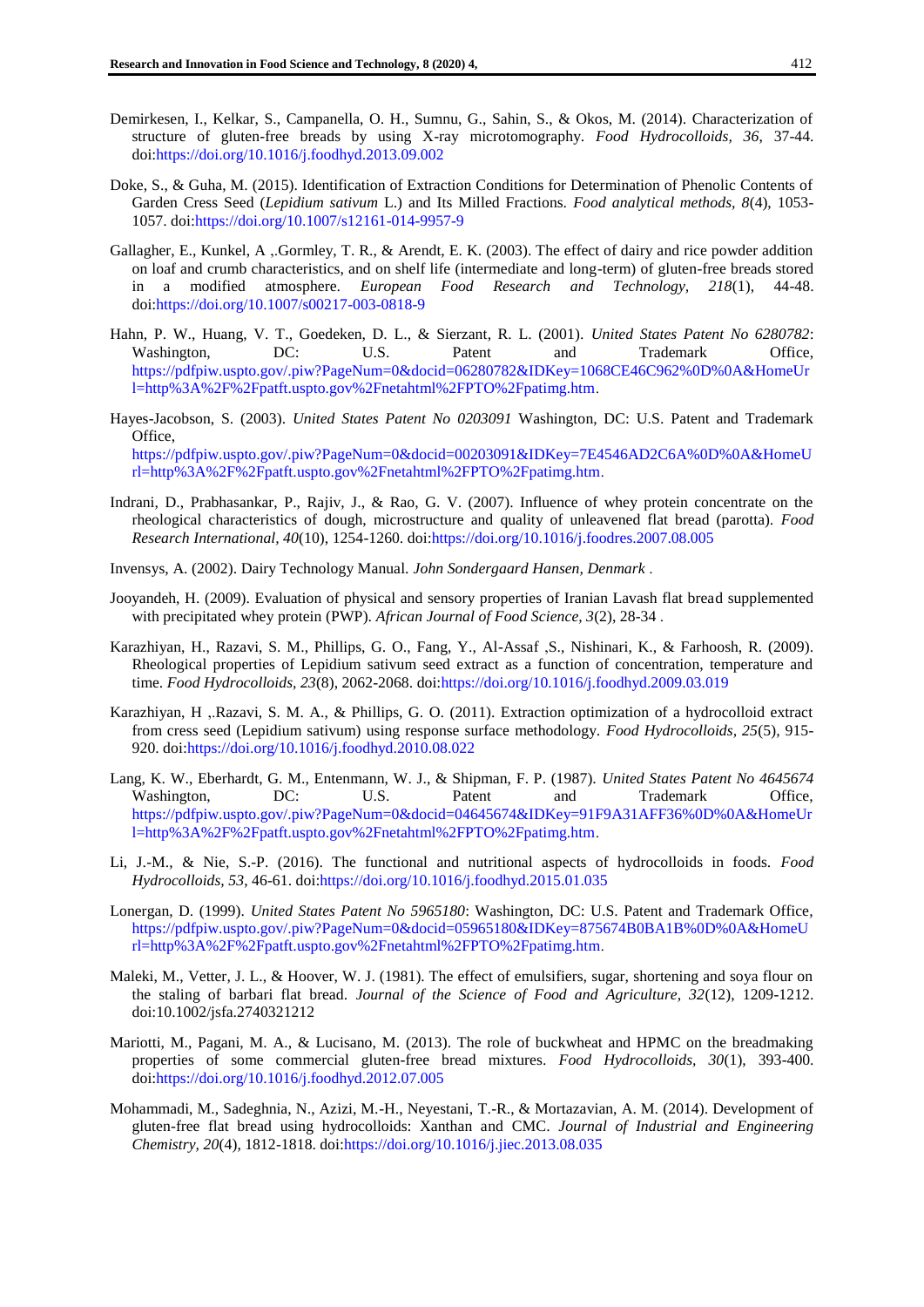- <span id="page-8-6"></span>Naji-Tabasi, S., & Mohebbi, M. (2015). Evaluation of cress seed gum and xanthan gum effect on macrostructure properties of gluten-free bread by image processing. *Journal of Food Measurement and Characterization, 9*(1), 110-119. doi[:https://doi.org/10.1007/s11694-014-9216-1](https://doi.org/10.1007/s11694-014-9216-1)
- <span id="page-8-2"></span>Naji, S & ,.Razavi, S. M. A. (2014). Functional and textural characteristics of cress seed (Lepidium sativum) gum and xanthan gum: Effect of refrigeration condition. *Food Bioscience, 5*, 1-8. doi[:https://doi.org/10.1016/j.fbio.2013.10.003](https://doi.org/10.1016/j.fbio.2013.10.003)
- <span id="page-8-5"></span>Pourfarzad, A., Khodaparast, M. H. H., Karimi, M., Mortazavi, S. A., Davoodi, M. G., Sourki, A. H., & Razavizadegan Jahromi, S. H. (2011). Effect of polyols on shelf-life and quality of flat bread fortified with soy flour. *Journal of Food Process Engineering, 34*(5), 1435-1448. doi[:https://doi.org/10.1111/j.1745-](https://doi.org/10.1111/j.1745-4530.2009.00541.x) [4530.2009.00541.x](https://doi.org/10.1111/j.1745-4530.2009.00541.x)
- <span id="page-8-7"></span>Purlis, E., & Salvadori, V. O. (2009). Modelling the browning of bread during baking. *Food Research International, 42*(7), 865-870. doi[:https://doi.org/10.1016/j.foodres.2009.03.007](https://doi.org/10.1016/j.foodres.2009.03.007)
- <span id="page-8-3"></span>Razavizadegan Jahromi ,S. H., Tabatabaee Yazdi, F., Karimi, M., Mortazavi, S. A., Ghiafeh Davoodi, M., Pourfarzad, A., & Hematian Sourki, A. (2012). Application of glazing for bread quality improvement. *Food and Bioprocess Technology, 5*(6), 2381-2391. doi:https://doi.org/10.10/ $\cdot$ <sup>v</sup>s11947-011-0594-7
- <span id="page-8-4"></span>Sabanis, D., Tzia, C., & Papadakis, S. (2008). Effect of Different Raisin Juice Preparations on Selected Properties of Gluten-Free Bread. *Food and Bioprocess Technology, 1*(4), 374-383. doi[:https://doi.org/10.1007/s11947-007-0027-9](https://doi.org/10.1007/s11947-007-0027-9)
- <span id="page-8-1"></span>Sahraiyan, B., Naghipour, F., Karimi, M., & Davoodi, M. G. (2013). Evaluation of Lepidium sativum seed and guar gum to improve dough rheology and quality parameters in composite rice–wheat bread. *Food Hydrocolloids, 30*(2), 698-703. doi[:https://doi.org/10.1016/j.foodhyd.2012.08.013](https://doi.org/10.1016/j.foodhyd.2012.08.013)
- <span id="page-8-0"></span>Shittu, T. A., Aminu, R. A., & Abulude, E. O. (2009). Functional effects of xanthan gum on composite cassavawheat dough and bread *.Food Hydrocolloids*, 23(8), 2254-2260. doi[:https://doi.org/10.1016/j.foodhyd.2009.05.016](https://doi.org/10.1016/j.foodhyd.2009.05.016)